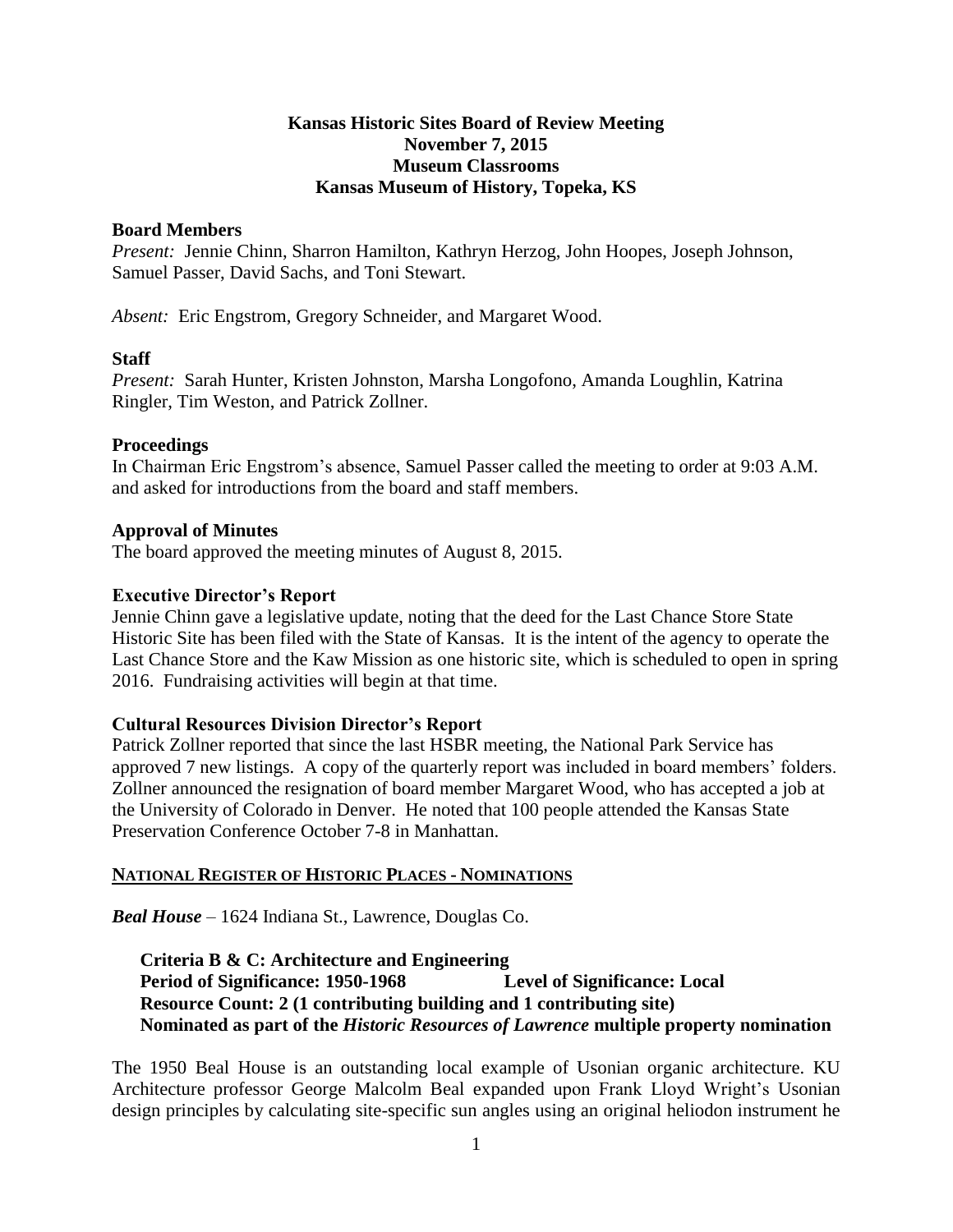designed and built for early sustainable design classes at KU. As a result of these calculations, the roof overhangs the nearly all-glass south elevation to take full advantage of solar gain in winter and shade in summer. The house's period of significance spans from 1950 to 1968, when George and Helen Beal moved. The house and site are nominated as part of the *Historic Resources of Lawrence* under Criterion B for its local association with George Beal, who designed and resided here while shaping the transition of the University of Kansas's architecture program from classical to modern and under Criterion C for its architecture and engineering. Though her association is outside the period of significance, State Representative Betty Jo Charlton resided here from 1971 to 2014; she was the first woman legislator from Lawrence, serving from 1979 until 1994.

Presented by: Amanda Loughlin

*Public Discussion*: Homeowner John Charlton spoke in support of the nomination.

| Motion to approve: Joseph Johnson                       | Second: Sharron Hamilton |
|---------------------------------------------------------|--------------------------|
| 7 votes yes, 1 abstention (Jennie Chinn $\frac{1}{2}$ ) |                          |

*Senate & Curtis Court Apts Historic District* – 900-914 SW Tyler St., Topeka, Shawnee Co.

**Criterion C: Architecture Period of Significance: 1928-1930 Level of Significance: Local Resource Count: 8 (2 contributing buildings; 2 contributing sites; 1 contributing structure; 1 non-contributing building; 2 non-contributing structures)**

Constructed from 1928 to and 1930, the Senate and Curtis Court Apartments illustrate the Tudor Revival style as applied to a multi-family residential building. Nelle Peters, a prominent female architect known for creating practical and efficient apartment buildings, designed the original complex of three buildings. Tudor Revival style elements include the brick veneer cladding with stucco and false half-timbering accents, steeply-pitched gables, crenellated parapets, grouped chimneys, and Tudor arched openings. The interior features heavily-textured plaster walls, ornate plaster and wood lobbies, and decorative arched openings. The Senate and Curtis Court Apartments Historic District was constructed during a great building boom in Topeka's history when numerous one- to three-story apartment buildings gradually replaced the upper-class mansions that once filled the surrounding neighborhood. Each building has a distinct character and set of features, yet together, they form a unified District that illustrates the architectural trends in Topeka during this time. The period of significance is 1928 to 1930, the period of construction for both buildings.

Presented by: Lauren Rieke

---------------------------------------------

*Discussion*: David Sachs asked if the concrete retaining wall was original, to which Rieke replied no. The nomination will be amended to clarify that the wall was part of the 1933 renovations and is non-contributing. David Sachs remarked that he appreciated the very

 $1$  Chinn typically abstains from voting except when a tiebreak is needed.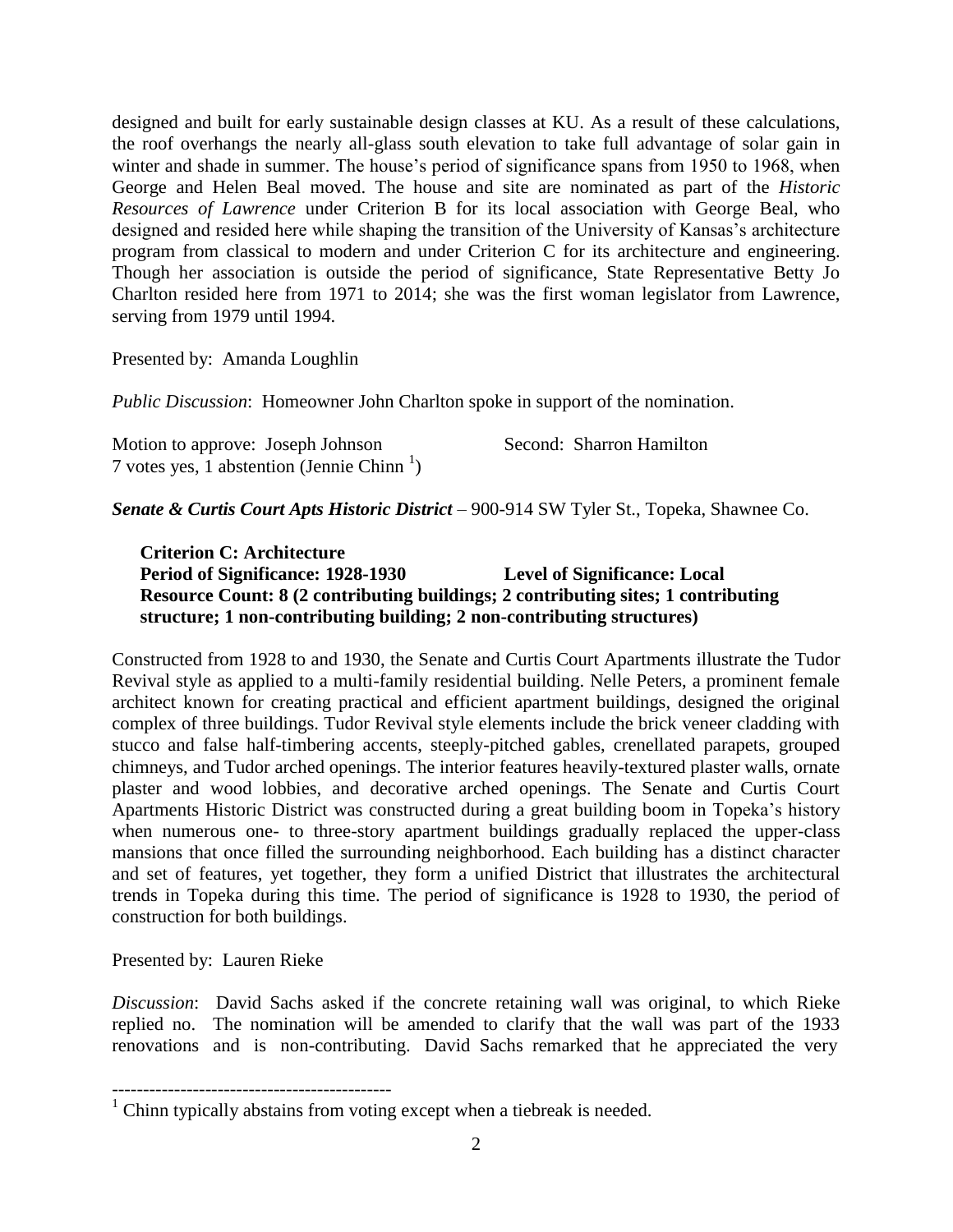thorough discussion by Nelle Peters and noted that the citation omits the journal in which the article was published. The nomination will be amended to include this information. Sharron Hamilton asked about the current use of the buildings, to which Rieke replied hotel. Jennie Chinn remarked that the hotel is used heavily by Kansas legislators.

Motion to approve: Kathryn Herzog Second: David Sachs 7 votes yes, 1 abstention

*Security Benefit Association Historic District* – 5820 SW 6th Ave., Topeka, Shawnee Co.

*Staff comment*: This nomination was removed from the agenda on September 29 by Rosin Preservation on behalf of their client. The district is in the process of being sold to a new owner, who pursued the nomination, but the new owners will not be in full possession by the November board meeting. The current owner does not support the nomination.

*East Badger Creek Culvert* – 182nd Rd., Winfield vicinity, Cowley Co.

**Criterion C: Engineering Period of Significance: 1905-1906 Level of Significance: Local Resource Count: 1 contributing structure Nominated as part of the** *Masonry Arch Bridges of Kansas* **multiple property nomination**

The East Badger Creek Culvert is nominated to the National Register of Historic Places under the *Masonry Arch Bridges of Kansas* MPS. The culvert is locally significant, nominated under Criterion C in the area of Engineering, as it retains the distinctive historic characteristics of a locally built, rural stone arch span. Due to its size, the culvert was not included in the statewide survey of stone bridges conducted by the Kansas Department of Transportation (KDOT) during the early 1980s, but it embodies the type, period and method of construction of a rural stone arch span. The period of significance is 1905-1906, the time during which the culvert was built.

*Staff comment*: The impetus for this nomination came out of Section 106 mediation resulting from the proposed demolition of a stone culvert in Wabaunsee County. KDOT's proposal to demolish the culvert required mitigation. Cowley County, the owner of this property, agreed to nominate this culvert to mitigate the loss of Wabaunsee County culvert.

Presented by: Sarah Hunter

*Discussion*: There was discussion about the 1993 deck addition which impacts the appearance of the bridge in a substantial way. Patrick Zollner responded that the decking and metal railing are considered renewable and reversible; the culvert is still eligible for nomination in spite of these modifications.

Motion to approve: Joseph Johnson Second: John Hoopes 6 votes yes, 1 vote no, 1 abstention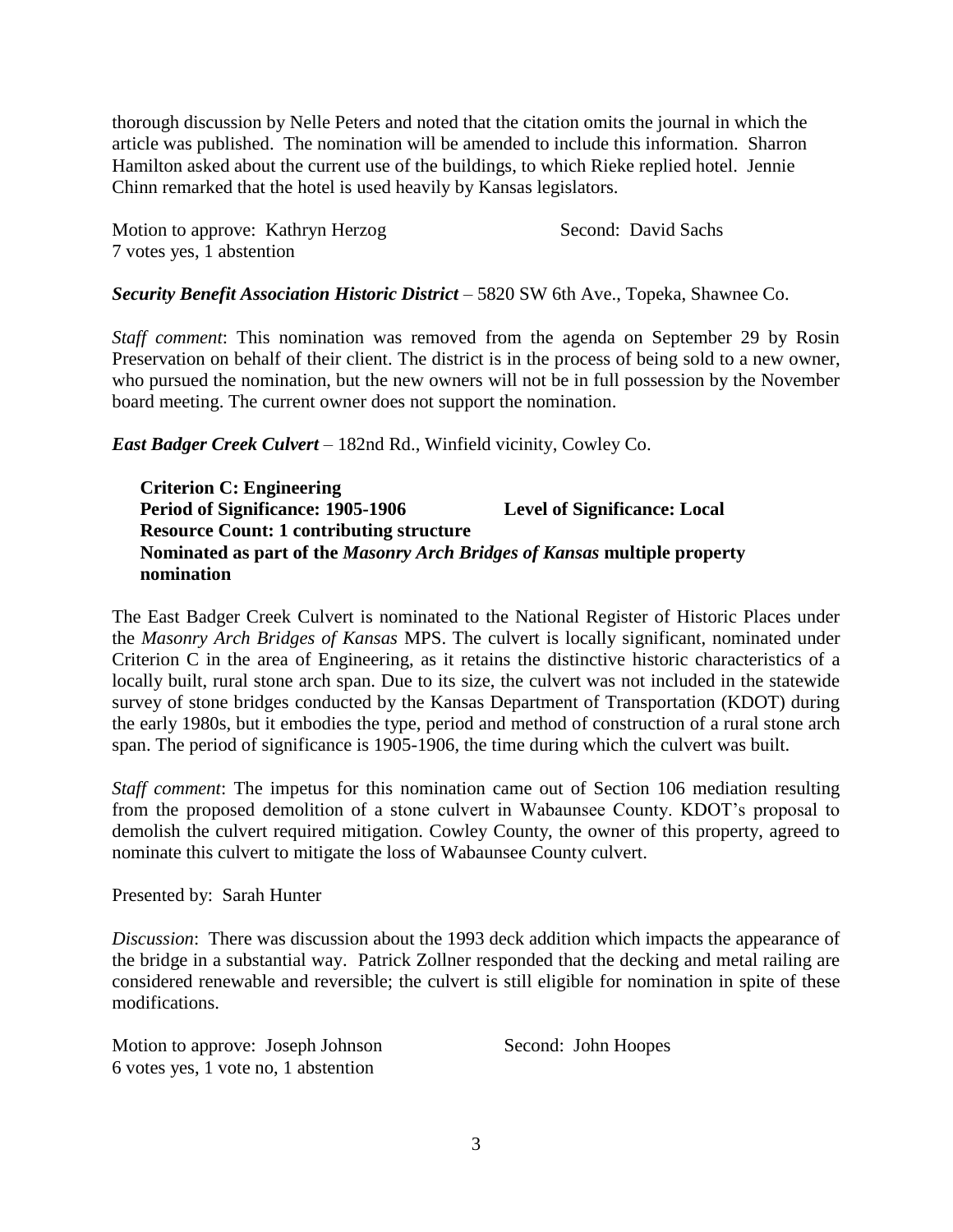*Woodland Place Stock Farm* – 180 Hickory Rd., Courtland vicinity, Republic Co.

**Criterion A: Agriculture Criterion C: Architecture Period of Significance: 1878-1925 Level of Significance: Local Resource Count: 5 (3 contributing buildings; 1 contributing site; 1 contributing structure) Nominated as part of the** *Historic Agriculture-related Resources of Kansas* **multiple property nomination**

Woodland Place Stock Farm, later known as Woodland Ranch, is nominated as part of the *Historic Agricultural-related Resources of Kansas MPS* under Criteria A and C for its association with early agricultural history of Republic County and for the barns' example of the Midwest Prairie style. The period of significance begins in 1878 when George Johnson had acquired all the land that comprised the 880-acre Woodland Place Stock Farm. Beginning in circa 1906, Joseph Elliott and WS Lower had formed a partnership that ran Woodland Ranch. The land and extant resources supported almost 50 years of successful agribusiness focused on cattle-raising. Joseph Elliott purchased the property in 1925, indicating that the partnership between him and Lower was dissolved.

Presented by: Amanda Loughlin

*Discussion*: David Sachs commented that he appreciated the amount of hard work required to write the nomination, however, he wishes this would have been tied more closely to the multiple property nomination.

*Public Discussion*: Owner Locke Pierce spoke in support of the nomination

| Motion to approve: Kathryn Herzog | Second: John Hoopes |
|-----------------------------------|---------------------|
| 7 votes yes, 1 abstention         |                     |

# *Prehistoric Sites of Wildcat Creek Watershed, Riley County, Kansas, Multiple Property Nomination*

The approximately 99.5 square miles drained by Wildcat Creek, a tributary of the Kansas River in Riley County, offers archaeologists a laboratory in which to explore cultural adaptations in the northern Flint Hills region of the central Great Plains from at least 13,000 years ago to historic time. This physiographic province spans north to south the mixed-grass prairie of eastern Kansas. Several limestone members of its bedrock provided an abundant source of cherts, an essential raw material of stone-age peoples. Numerous other natural resources, such as water, varied wild plants and animals, clay, and arable lands, are also readily available. Previous archaeological surveys and evaluations have identified numerous archaeological sites in the Wildcat Creek watershed, demonstrating that many people made this their home over thousands of years. These resources hold potential for understanding cultural changes spanning the Late Pleistocene (Paleoindian) through the mid-Holocene episode of maximum post-glacial aridity called the Altithermal (Middle Archaic) to the Medieval Warm Period (Late Prehistoric). Significant sites within the watershed provide windows into the various periods of human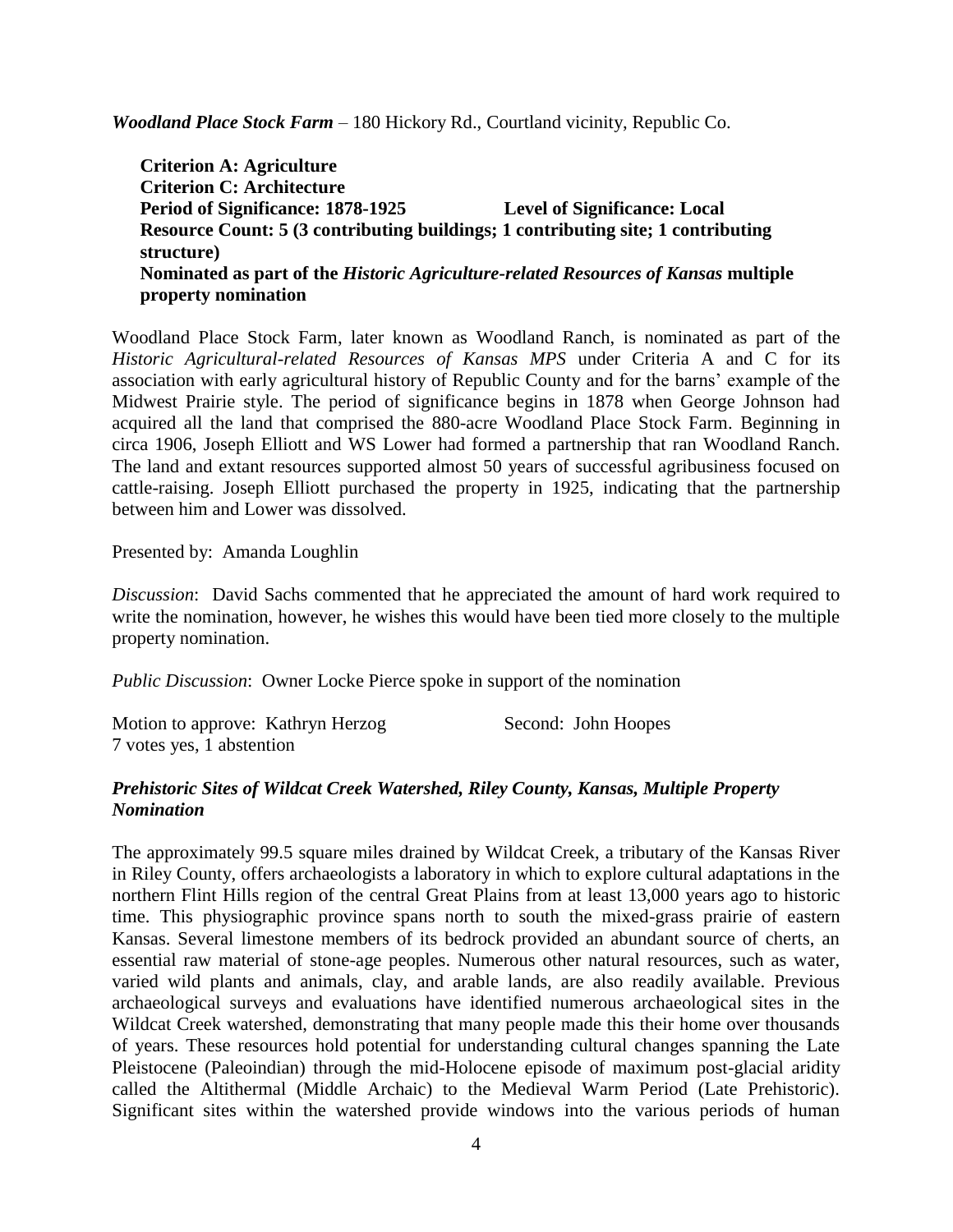occupation of this region and as a set allow understanding of the cultural dynamics of the native peoples of this region over thousands of years.

Presented by: Brad Logan

*Discussion*: John Hoopes congratulated the author of the nomination, remarking that it was well done. He asked how helpful have MPS nominations been in identifying additional site nominations, to which Logan replied very helpful. Tim Weston noted that there are sites everywhere and they can select specific properties to flesh out the nomination and add others as they are investigated.

Motion to approve: John Hoopes Second: Sharron Hamilton 7 votes yes, 1 abstention

## **REGISTER OF HISTORIC KANSAS PLACES – NOMINATION**

*Colorado-Derby Building* – 201 N Water St., Wichita, Sedgwick Co.

## **Criterion A: Community Planning & Development Period of Significance: 1959-1965 Resource Count: 3 (1 contributing building; 1 contributing site; 1 contributing structure)**

Constructed in 1959-1960, the nine-story Colorado-Derby Building is an early example of a Modern Movement speculative office tower erected within a pattern of development that shaped Wichita's downtown at midcentury. New buildings erected as icons on the skyline were intended to refresh, modernize, and revitalize the downtown core through public and private investment in civic and commercial improvements. Frank and Harvey Ablah recognized the onset of this trend and constructed the Colorado-Derby Building to provide speculative office space, redeveloping the site of the Ablah Hotel Supply Company. Named for its largest and most prominent tenant, the Colorado-Derby Building was fully occupied when it opened in 1960 and maintained high occupancy rates over the following decade. The construction and subsequent occupancy of this building illustrates the continuing importance of manufacturing industries to the economy of Wichita at midcentury and the ability of these industries to contribute to the economic and physical revitalization of downtown. The blocks immediately surrounding the building continued to develop in a similar fashion over the following decade with large-scale modern buildings and parking lots replacing smaller commercial and industrial buildings built a half-century earlier. All of this development activity culminated in a formal Urban Renewal project utilizing federal funds in the late 1960s. In Wichita, private investment focused on providing office space for industrial companies, rather than public funding initiated the revitalization that transformed downtown. The Colorado-Derby Building is an important early example of this private investment trend.

Presented by: Lauren Rieke

*Discussion*: David Sachs asked why the property was not nominated to the national register, to which Rieke responded this is a good nomination but there have been too many changes to the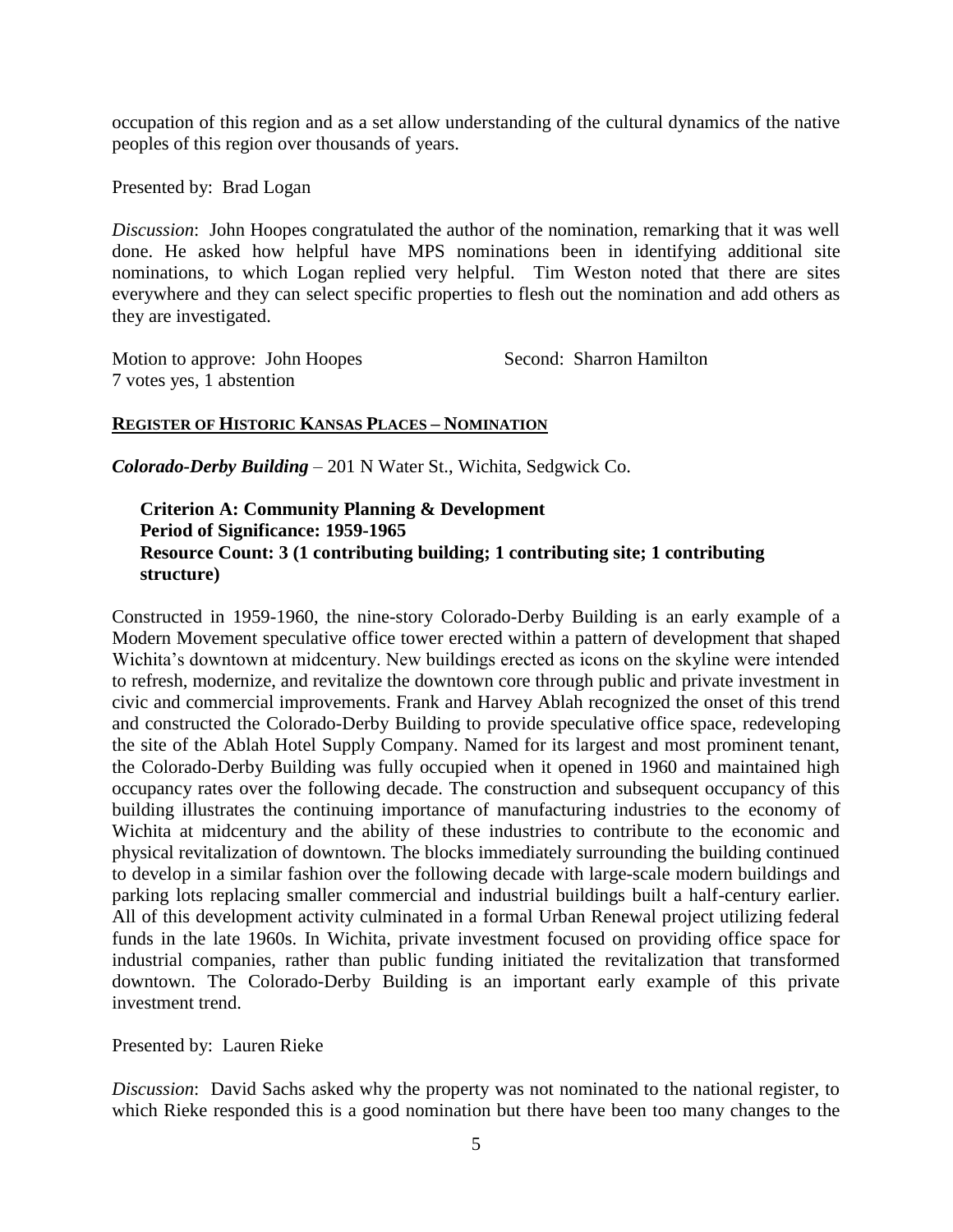building. Jennie Chinn commented that the NR denial was partly due to the removal of the tiles which were falling off the building.

*Public Discussion*: Owners Dave Burk and Dave Wells spoke in support of the nomination. They estimated it will cost approximately \$500,000 to repair and replace the tiles.

| Motion to approve: Joseph Johnson | Second: Kathryn Herzog |
|-----------------------------------|------------------------|
| 7 votes yes, 1 abstention         |                        |

## **NATIONAL REGISTER OF HISTORIC PLACES – REMOVALS**

*Highland Water Tower –* 108 N Genessee St., Highland, Doniphan Co.

The Highland Water Tower was listed in the National Register of Historic Places in 2007 for its local significance in the area of community planning and development. Highland's water tower was representative of an important period in the growth and development of the town. Having lost many buildings to fire in the late 1800s and early 1900s, community leaders sought improved infrastructure to avoid future fire-related disasters and to accommodate and encourage new development. Similar water towers sprouted across the country as rural and urban communities planned and developed consistent water supplies to fight fires and improve health through clean water. The Highland Water Tower was constructed in 1913-1914 and featured a steel tank that held 50,000 gallons of water and was elevated on four steel support posts that were 100 feet tall.

The Highland Water Tower was dismantled on June 24, 2015. The loss of the resource negatively affects its historic integrity, and the Kansas State Historic Preservation Office requests the property be removed from the National Register of Historic Places.

Presented by: Amanda Loughlin

| Motion to approve: David Sachs | Second: Toni Stewart |
|--------------------------------|----------------------|
| 7 votes yes, 1 abstention      |                      |

*Yount, George W., Barn –* 14704 91<sup>st</sup> Rd., Winfield vicinity, Cowley Co.

The George W. Yount Barn was listed in the National Register of Historic Places in 1997 for its local significance in the area of architecture. The 1881 stone barn was constructed about one mile due north of Winfield by Kentucky native George Yount. Yount used the barn to house livestock and store hay and crops.

In 2005, the Yount Barn was heavily damaged in a fire that left only the four exterior walls standing, some in very poor condition. The owners retained as much material as possible and incorporated the ruins into a new structure sometime between 2005 and 2015. While the retention of materials is commendable, the overall loss caused by the fire and the subsequent incorporation of the ruins into a new structure negatively affects its historic integrity and impairs this resource's ability to convey its historic significance. The Kansas State Historic Preservation Office requests the property be removed from the National Register of Historic Places.